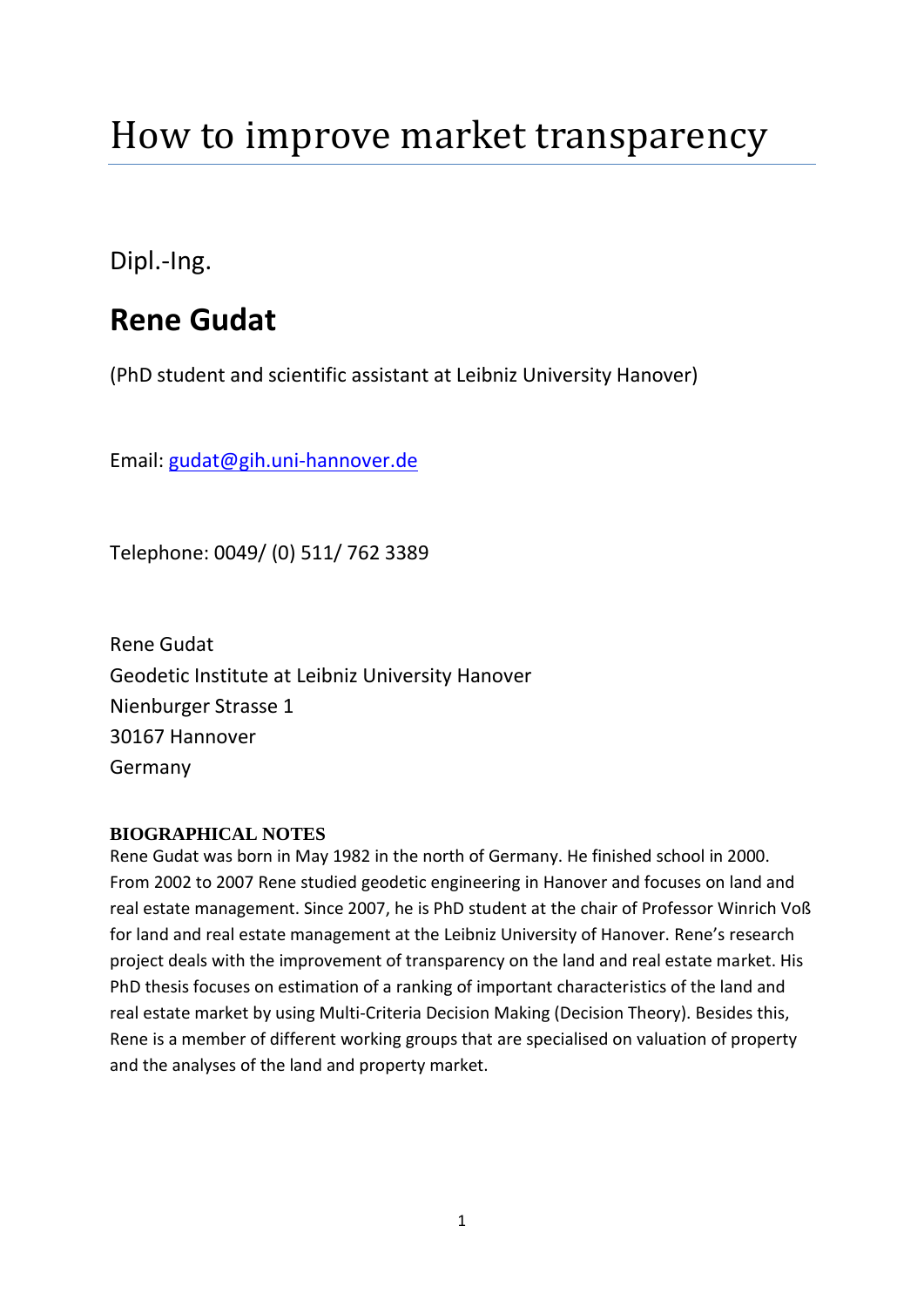# How to improve market transparency

Market transparency, market information, Multi criteria decision making, PROMETHEE, key fectors

#### **1 Abstract**

In the economic research market transparency is the knowledge about goods, their prices and their allocation. Competitive market transparency requires a competitive market. Unfortunately, caused by heterogeneous and immovable real estate the land and real estate market isn't a competitive market. Nevertheless, improvement of market transparency is a major goal of market research.

The land and real estate market is divided spatially and factually. This paper will present empirical and theoretical efforts to improve transparency of the land and real estate market. It presents the preliminary results of a research project started in 2007. While the final report of the research project deals with empirical aspects, the doctoral thesis deals with a theoretical model to improve market transparency.

Requirements to improve transparency of the land and real estate market can be derived by an empirical study of current situation. Therefore, four issues have been analyzed. To begin with, market information that is currently published on a national level has been analyzed. Market information could be grouped by publisher and characterized by content: Different publishers focus on different aspects. For the second place, published information from different countries has been compared internationally. Different countries have different legal and economic frameworks. To fit requirements of users both frameworks should be considered within a comparison of market information and market transparency. For the third place, market participants have been asked for their demand for market information. For the fourth place, scientific and practical papers point out aspects of market transparency or demand for market information of market participants. All issues were combined to a system to improve nowadays markets transparency. The idea of the empirical study is to identify very important factors (key factor) to describe the land and real estate market.

Another effort is deriving key factors theoretically. It can be done by comparing different suggestions written in literature or by modeling the demand for market information used in different services. However, different services like valuation, market and location analyses or forecasting - each supporting transparency – require different parameters. These services can be formed to a model of market transparency. This model allows considering all aspects of market transparency. The parameters of different services are combined in the doctoral thesis. The weights of different parameters are estimated by using Multi-Criteria Decision Making. Due to quantitative parameter the decisional problem is fuzzy. The doctoral thesis will handle these problems by using methods like PROMETHEE, ELECTRE and AHP. Various benefits of these methods are going to be connected. The theoretical model results a set of key factors.

The key factors derived in the empirical study are going to be tested practically. The results of the doctoral thesis are going to be compared with the results of the empirical study and the statements of market participants derived in the survey. Although the research is located in Germany, ideas and results could be transferred into other countries.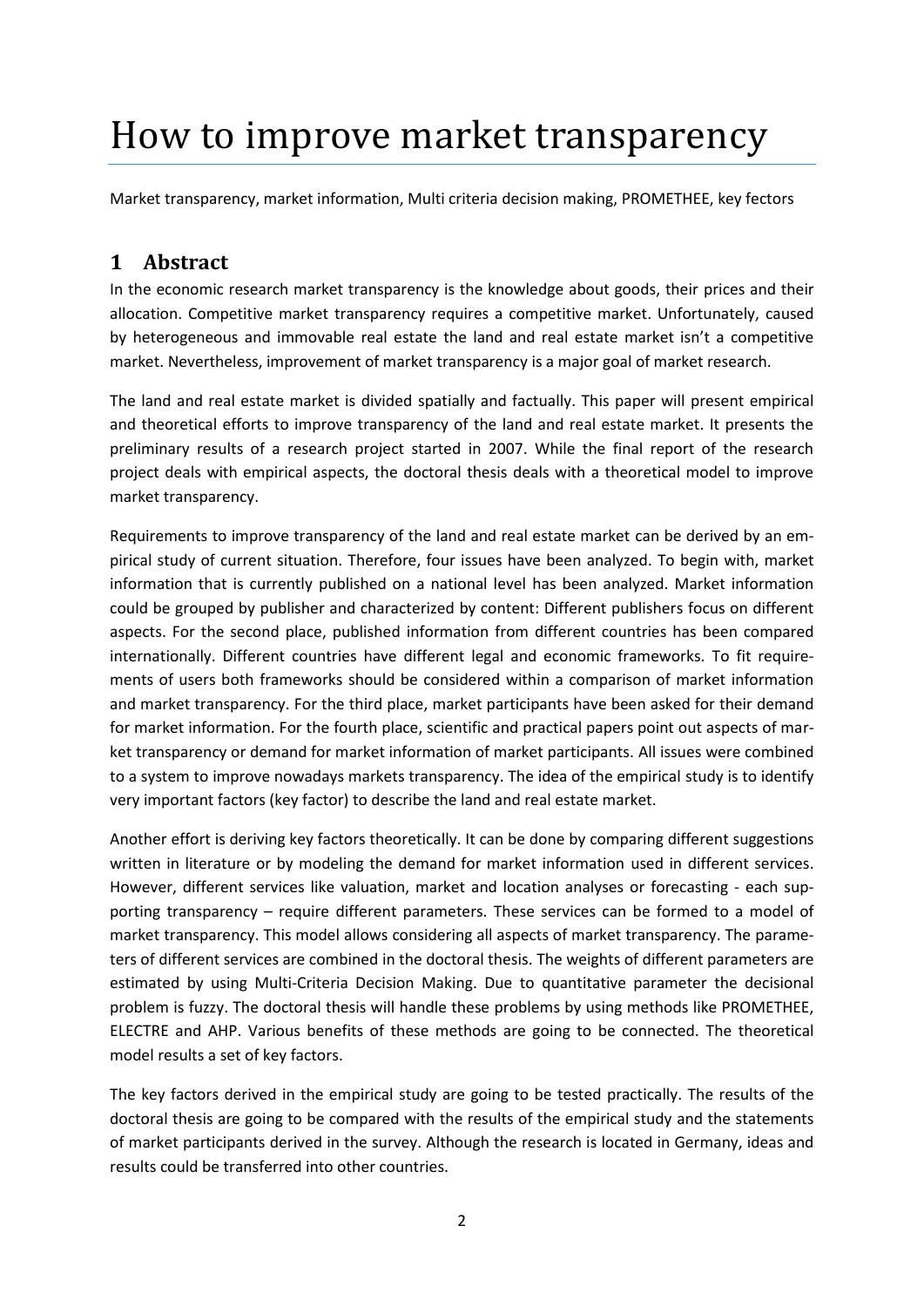#### **2 Market transparency and market information**

#### **2.1 Land and real estate market**

Real property is characterized by various attributes: Real Property is fixed on location, complex in its constructional physics, the divisibility and ability for substitution are limited, the lifetime cycle is very long and the investment volume is high. The attributes leads to a heterogeneous characteristic of real estates and the market.

Due to the different characteristics of real estate the market differentiates factually and spatially. Factually the market is characterized by the use especially of the building. The majority of buildings are used for residential uses. But in fact, residential uses can be separated further info single-family houses, semi-detached houses or multi-family houses. And even this could be divided by different characteristics like features of the facilities. The commercial real estate market is separated into office, retail, logistic, hotel and different special purpose uses. Special purpose uses is a general term of uses with a limited marketability. Often there is even no market for single facilities. As residential real estate commercial real estate can be separated by characteristics of land and building (Schulte, et al. 2008).

An efficient and competitive market implies an economic allocation of uses. An economic market finds the right location for the right use of land. A bad location cannot be substitute a good use. Due to the allocation the market separates in different location. So, for retail location there are 1a-, 1b, 2 and more irrelevant locations like the suburbs. While in 1a-locations the price is high, in the suburbs the price for retail facilities is much lower. For every single use of land and real estate there are different preferred locations. An economic market consider the effects: for office building often there are only representational branches left in the city center, while the back office is in more opportune locations.

However, the market is also segmented by the agreement of the property. Property can be leased or purchased. There are different kinds of leases: Beside leases there are rental agreements with different contents of contract under private law. Purchases can be done as freehold absolute or with some more restrictions as leasehold. There is a variety of agreements in different countries. In Germany, purchase prices (in the meaning of freehold absolute) and rents are the most important results of the market.

All of these aspects lead to a heterogeneous and widespread market. The aspects should be considered in coping with market transparency and market information to suit requirements of market participants.

#### <span id="page-2-0"></span>**2.2 Aspects of market transparency**

Competitive market transparency is an ideal of economics. A market is transparent if every market participant got complete knowledge about the market, demand and supply (Henrichsmeyer et al. 1993). In fact it is only fulfilled in competitive markets. As shown above the land and real estate market isn't a competitive market. SCHULTE ET AL. define the land and real estate market as transparent if it is obviously how the market operates and which factors are relevant (Schulte et al. 2005). Other Authors like JAEGER limit market transparency on information based on market valuation (Jäger 1998). Indeed the German government introduced market valuation in 1960 to establish mar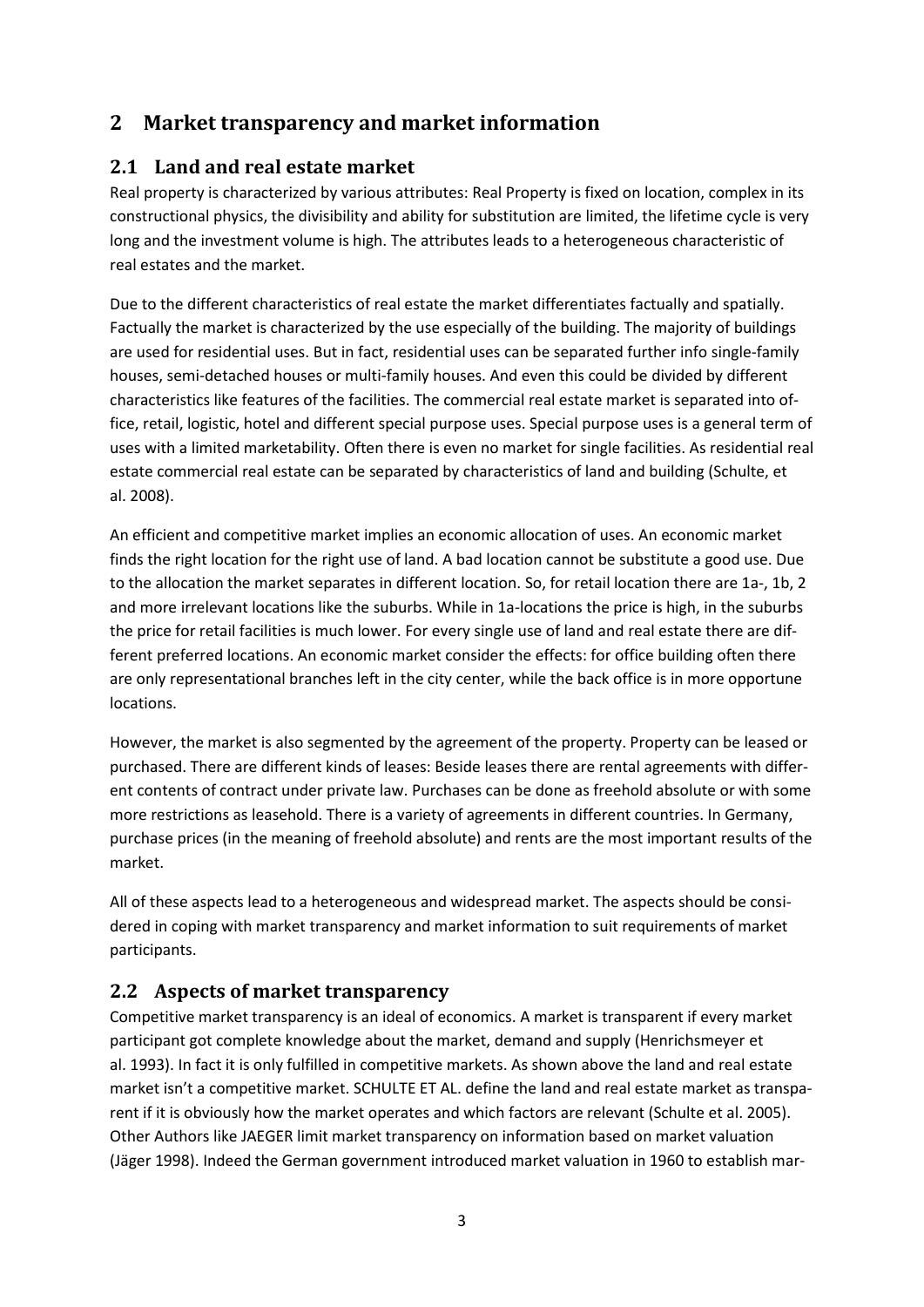ket transparency. But, since 1960 the market and its participants changed a lot: The market and its participants are much more affected by economic behavior and effects.

Market information is selected, rehashed and analyzed information about the market. Selection means the definition of the market that should be analyzed and parameters that should be described within information (see section 2.1). Often the collected data need to be rehashed: Outliers need to get eliminated or data need to be normalized. The Analyses of data includes the transformation of data to information: on the one hand it could be a mean value, one the other hand the result of a multiple-regression model or hedonic analyses. In this content data means raw data and information are analyzed data. But, the questions remain which parameters are necessary to describe the land and real estate market and to improve market transparency. These very important parameters are going to be called key factors. The following sections describe an empirical and a theoretical way to improve market transparency.

Market information is published by market participants and by market observer. Real Estate Agents, brokers, bank officials or investors are markets participants. Market analysts and valuation experts are market observers. Theoretically market observers provide an objective view on the market, without any interest on the impacts of their result. While markets participants are involved in the market with an own interest, market observers are more independent in their activities. Certainly, market participants have the benefit to be next to the market.

#### <span id="page-3-1"></span>**3 Empirical effort to improve market transparency**

<span id="page-3-0"></span>Requirements to improve transparency of the land and real estate market can be derived by an empirical study of current situation. Therefore, four issues have been analyzed. To begin with, market information that is currently published on a national level has been analyzed. For the second place, published information from different countries has been compared internationally. For the third place, market participants have been asked for their demand for market information. For the fourth place, scientific and practical papers point out aspects of market transparency or demand for market information of market participants. All issues were combined to a system to improve nowadays markets transparency. The idea of the empirical study is to identify very important factors (key factor) to describe the land and real estate market.

#### **3.1 Survey of published information**

Published Information could be analyzed to conclude requirements of market transparency. There are six groups of publishers in Germany:

- Official authorities
- Broker
- Bank and mortgage agencies
- Professional research companies
- Supplier of geodata
- Databanks of information about the land and real estate market

Market information could be grouped by publisher and characterized by content: Characteristics of the information are factual and spatial distribution. But, also information about periods, statistical models and sources of data had been analyzed.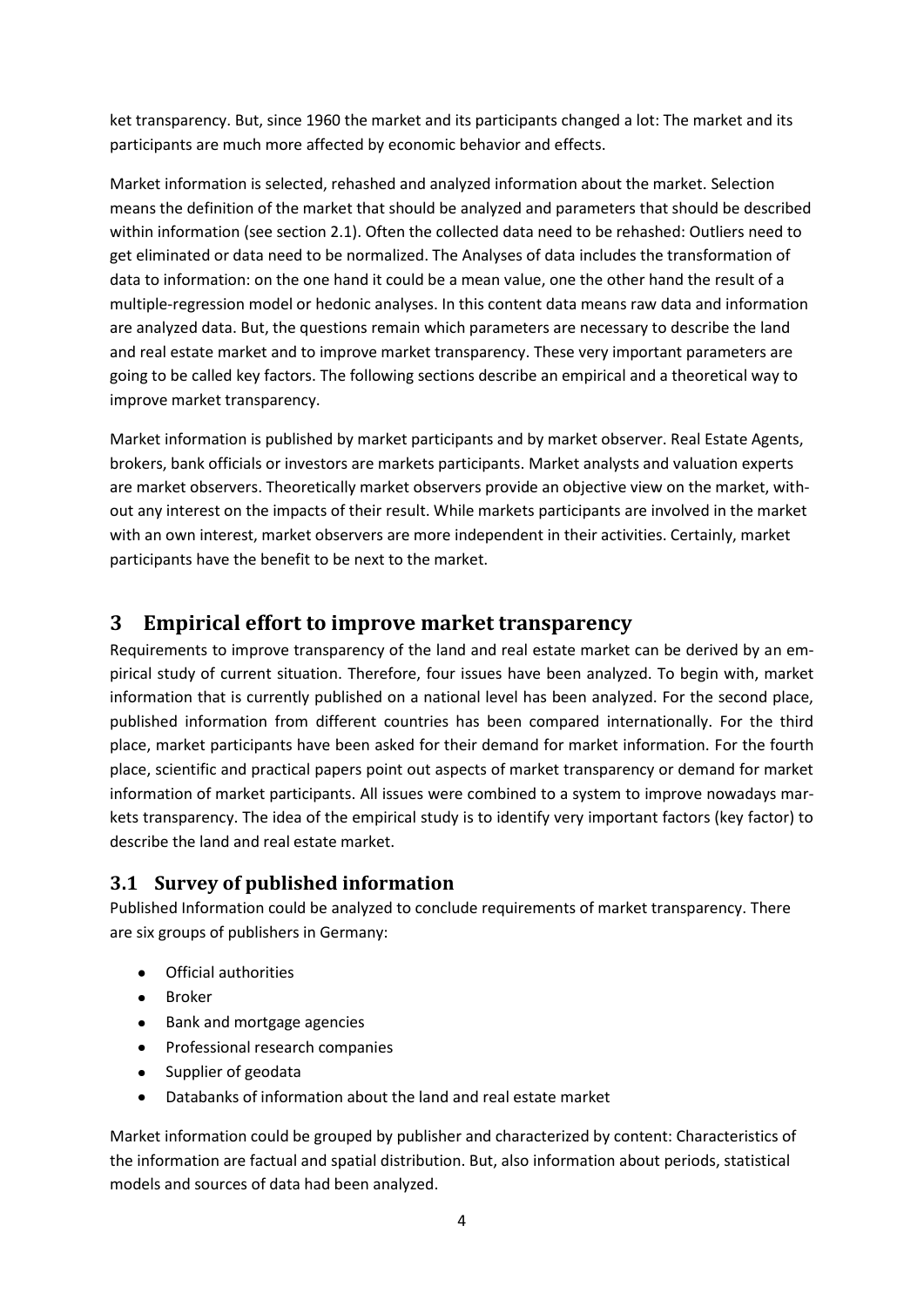Information about the German land and real estate market is published by different authorities: The federal statistic bureau collects data about residential uses and unbuilt real estates. For commercial real estate the federal statistic collects hardly any information. However, there are economic departments on different federal level (national, federal state, city), which provide information for the commercial real estate market. At economic departments rents, yields and sometimes vacancy rates are available. The information published by the statistical bureau and the economic department comes from market participants and the official committee of valuation experts. The committees of valuation experts collect contracts of purchases in purchase price collections. They analyze this collection and provide information especially about residential real estate. In Germany there is hardly any information published by the land register and the tax authorities. There is a lack of information about the commercial real estate market and rents for both commercial and residential real estates.

During the last decade many - esp. internal or national - brokers became service provider for the land and real estate market: Besides marketing they offer valuation, maintenance, market analyses and other services. Brokers publish information about the commercial real estate market and focus on rents, yields and vacancy rates. Information provided by brokers is published for the largest cities in the country or regions with an increasing economic activity. The considered data volume is not clear, sometimes there is no information and only a feeling on the market is given. Even if brokers provide very important information they are still market participants with an own interest.

The information of Banks and mortgage agencies are similar to those published by brokers. Banks generates their data from their own activity as market participants, valuation in the mortgage lending process and investment in investment funds. Almost every bank that is involved in the land and property market publishes information about the market.

Geodata is information about a special location. This information exists of cadastral information, the land register and data provided by market participants and market observer. Geodata is related to a specific real estate. This information is provided by specialized suppliers that only distribute the data; analyses are not included.

Databanks are special services with different aims. Some are specified to support market analyses other foster valuation. In Germany there are more than ten different databanks that collect information for different factual and spatial submarket. For each of the existing data banks there are advantages and disadvantages. Some data banks can convince a very good quality of data, but they are limited in their geographic coverage. Some data banks dealing with special market segments and probably have incomplete, but nationwide records (Gudat 2010).

There are different kinds of information. The provided parameter in different information can be analyzed by quantity. While public information concentrates on purchase prices and activity of residential real estate information by commercial publisher dealing with rents for commercial spaces. There is a lack of information for commercial real estates in rural areas and even suburbs or smaller cities. The quality of information is very diverse. To operate with different kinds of information quality standard would be necessary. For some information the process of analysis is clear, for others there is just a figure that could not be validated by the analyst. The market analyst should know every about the used data like sample size, definition of parameter or time reference (Gudat and Voß 2009).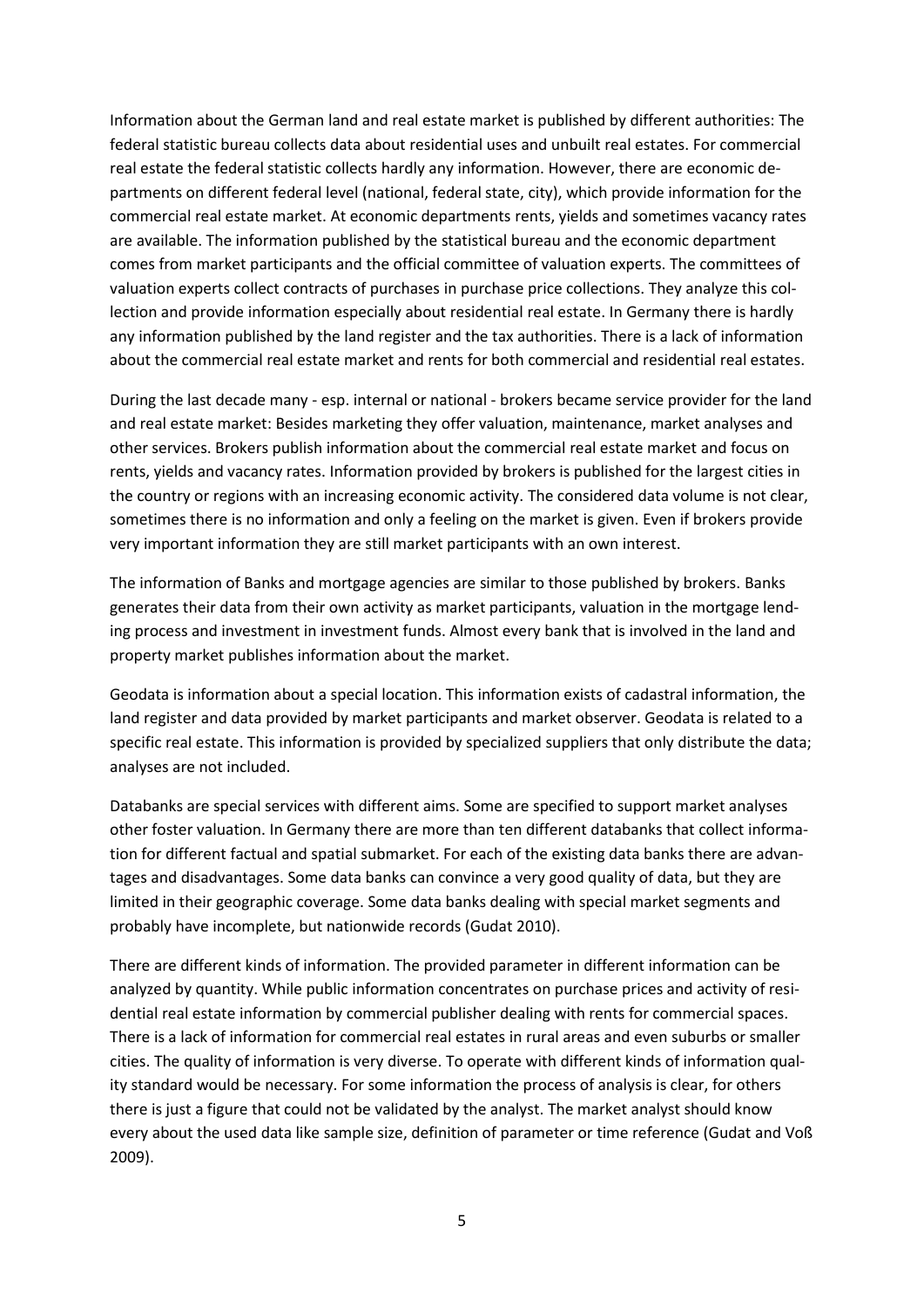#### <span id="page-5-0"></span>**3.2 Demand of information of market participants**

Market participants join the land and real estate market in a specific field like investment, market analyses or valuation. They offer different services to support market transparency (see Section **Fehler! Verweisquelle konnte nicht gefunden werden.**). Some concentrate on only one service, other offer a large variety of services. These market participants need different market related data or information. As market participants they also regard future developments how to run services, e.g. changes in aw or state of the art standards. In fact, one possibility to improve market transparency is to ask these participants.

This approach has been tested within this study. A questionnaire consisting of 18 questions has been developed. All questions dealing with the field of activity of the asked market participants, the market information used by them, problems of market transparency and their suggestion to improve special points of market transparency as quality or missing parameters. The major aim was to find key factors. To test the questionnaire a so called pre-test had been done. A Pre-Test is done to check the significance of questions and answers. The question was asked without fixed answers but the variety of given answers is limited. For the Pre-Test eight market participants had been asked in interviews. The asked experts are accounted for their competence; they are experts. The sample of experts encompasses the whole market.



**Figure 1: services provided by the asked experts (multiple answers possible)**

The asked experts favor market analyses (see figure 1). Obviously, because market analyses are previous studies for valuation, investment analyses, forecasting and location analyses. On the one hand valuation is part of investment analyses, but on the other hand valuations often require analyses of rents.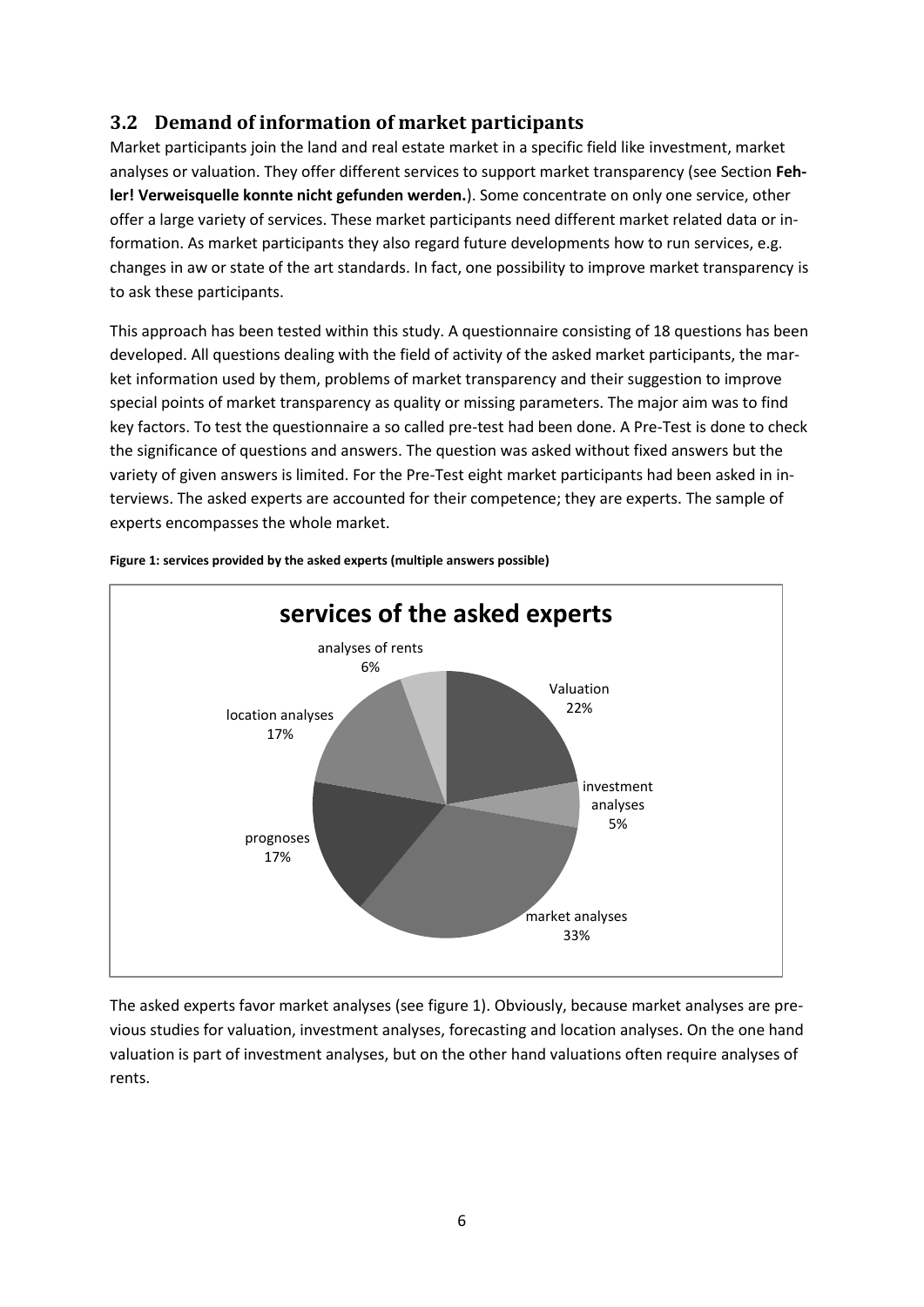



Asked for the most important parameters to describe the land and real estate market the experts named rents, values and rates of return (and the reciprocal of rate of returns: cap. Rates; see figure 2). These parameters are used in different services. Rents are necessary for market analyses, forecasting, rent analyses and valuation. So they seem to be very important.

The experts uses various sources of information, all of them are included in the survey for section [0.](#page-3-0) But, the experts also mentioned to be aware of the quality of the published information (see section [2.2\)](#page-2-0). Some sources have to be excluded from use because of their poor or unknown quality. Often information with poor quality is used as fuzzy information to have an idea of market's behavior.

However, the German land and real estate market is told to be intransparent. So the aim should be to improve market transparency. Therefore, the experts were asked for parameters and information they would need to improve their services and activities. In general, the experts don't know further information or parameters due to their activities on different international markets or their activity on the national market. One former idea of the empirical study was to import concepts used in countries that are told be more transparent than Germany. But again, the experts mentioned that data should be comprehensively available for every location in a got quality. As already noticed in the survey of section [0](#page-3-0) there is a lack of information in suburb and rural areas and as well for commercial real estates.

But the pre-test of the questionnaire also pointed out, that market participants are limit in their understanding of the market due to their own activity. For instance, valuation experts for residential real estate don't have an idea of requirements how to do forecasting. Furthermore, the ideas to improve market transparency were limited on services that are currently used on the market. Both aspects lead to the conclusion that a survey of experts, which are only partly involved in the market, is not that good to emphasize key factors of the land and real estate market. So the pre-test showed that the survey itself would fail.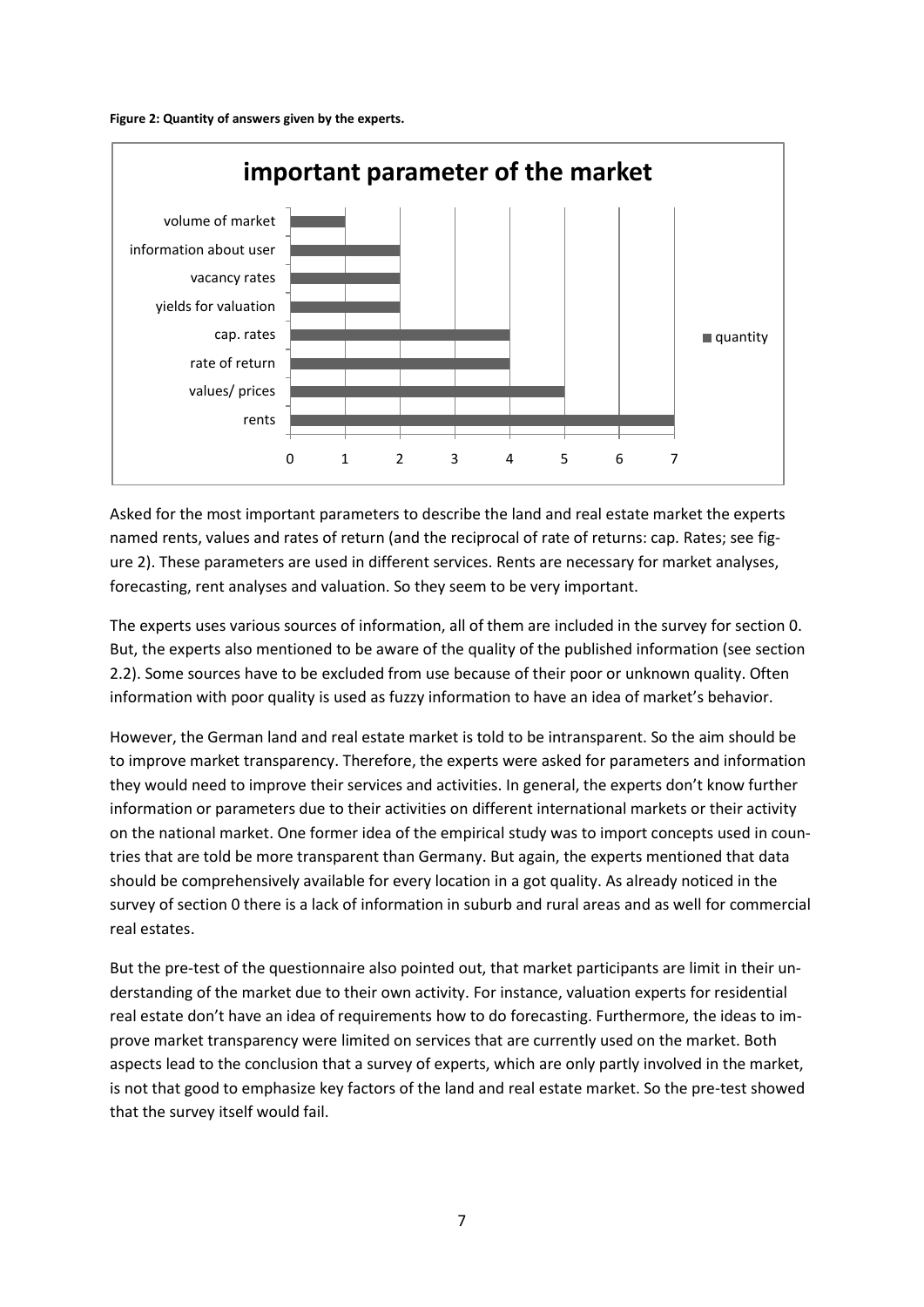#### **3.3 Experiences of foreign markets**

The German land and real estate market is told to be intransparent (Schulte et al. 2008). Within Jones Lang LaSalle's Real Estate Transparency Index 2010 Germany is ranked number 10. It is still a very transparent country but there are nine countries told to be more transparent. Concentrating on market information Germany is ranked number 2 in this Sub-index. In fact, the Real Estate Transparency Index itself is a survey of investment experts for commercial real estates of Jones Land LaSalle. The survey was a questionnaire, but the questions were not published. Besides the market information the Real Estate Transparency Index surveys performance measurement, listed vehicles, regulatory and legal issues and the transaction process (Jones Lang LaSalle).

The empirical research of the project analyzed six countries that are told to be more transparent than Germany: Australia, Finland, the Netherlands, Sweden, the United Kingdom and the United States have been analyzed. The focus of the research is the market information published in those countries. The information is systematized like those in section [0.](#page-3-0) So the information published in different can be compared. To get a comprehensive impression of different countries, the framework in those countries should be discussed. The survey shows the economic and legal framework for every country. The economic framework includes the use of land and real estate for both residential and commercial real estate and it development in the past. The legal framework discusses the structure of real property (direct and indirect ownership), the cadastral and ownership registration, the planning system, the tax system and the valuation of land and real estate.

In summary, the system of cadastral and ownership registration and taxation differ between countries. In all countries these register offer an enormous amount of information. The Information is linked to specific real estates and often analyzed. In those countries that are told to be more transparent the security of personal data is much below than that in Germany. The information collected by commercial supplier of market information is comparable or even below than that offered in Germany. But once again, the lower security of personal data enables commercial companies to use and analyze public information. Collecting data is very expensive and the number of user of information about the real estate market is limited in particular if the information is very specific. Information collected for the tax, the cadastral or the ownership register has a high quality standard. In Germany, due to security of personal data the use of public data is limited. The use of the purchase price collection is limited on valuation issues only.

In fact, there are some very interesting findings in different countries: In the United States were information is publically available very good GIS-applications are available. On the website of the county the owner can find information about property, its value, the ownership and the tax paid. However, information about a single property is not information about the land and real estate market. So the information provided by the county used to be analyzed.

#### <span id="page-7-0"></span>**3.4 Literature review on improvement of market transparency**

There are only some few articles dealing with market transparency and how to improve it. Market transparency, of course is quite important, but papers dealing with that topic often present updated available information. These articles concentrate on specific submarket like market analyses, valuation or forecasting (Thomas 1997; Seidel 2005; Schulte et al. 2005; Rußig and Dorffmeister 2005; Kauffmann and Nastansky 2006; Gudat 2010). Presenting market information in that matter means articles don't offer ideas for new parameters. These papers point out difficulties of market information or services. They cannot improve market transparency completely.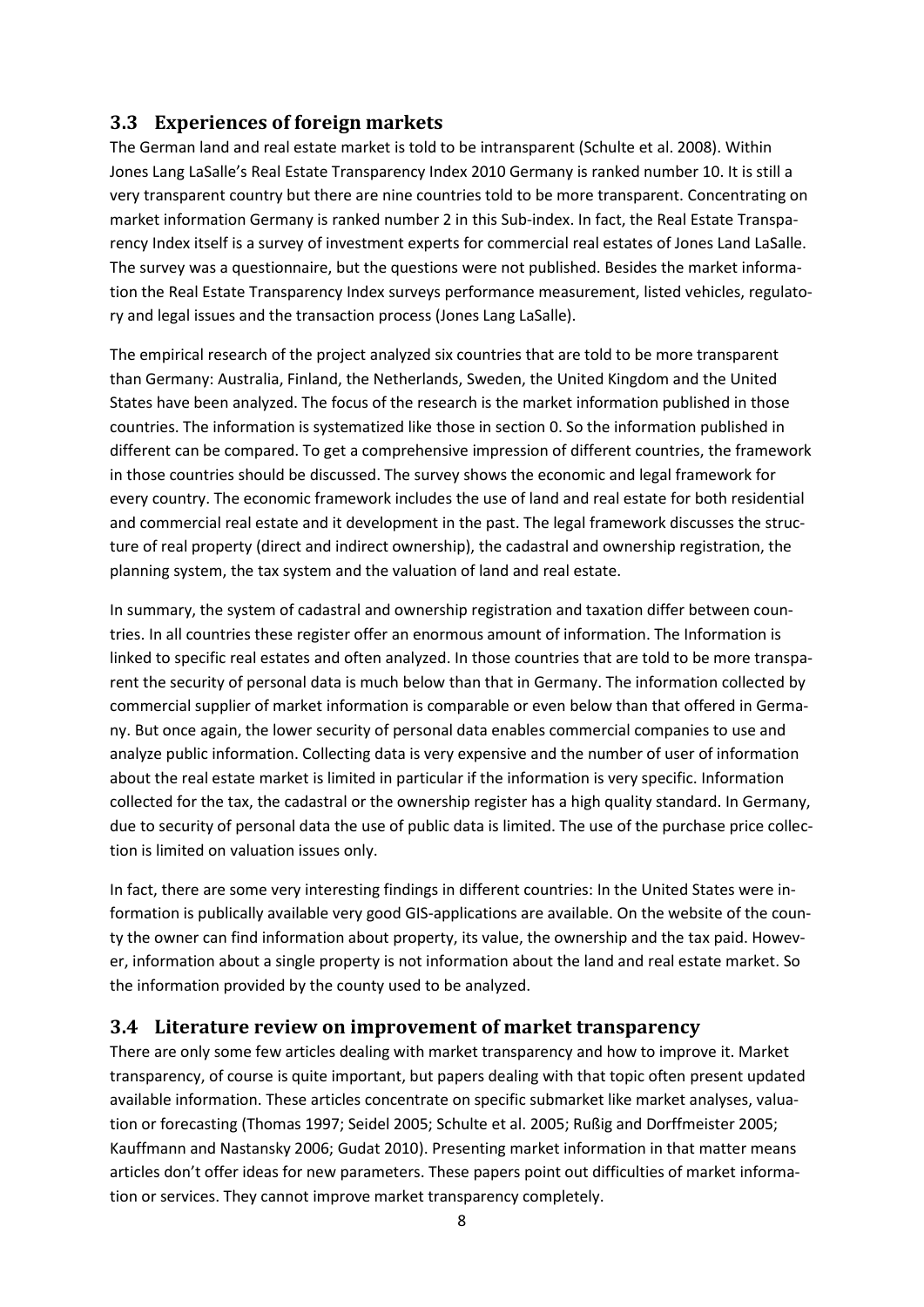As showed in section [3.2](#page-5-0) the quality of information is very important. However, only some few articles dealing with quality of market information for the land and real estate market (Körner and Schmidt 2006; Ge and Harfield 2007; Gudat and Voß 2009). There is really no concept how to publish good quality data. Here may be some lack of research and standardization.

#### <span id="page-8-0"></span>**4 Theoretical effort to improve market transparency**

Key factors for the land and real estate market could be derived theoretically. This can be done by comparing different suggestions written in literature or by modeling the demand for market information used in different services. However, different services like valuation, market and location analyses or forecasting - each supporting transparency – require different parameters. These services can be combined to a model of market transparency. This model allows considering all aspects of market transparency. The parameters of different services are combined in the doctoral thesis. The weights of different parameters are estimated by using Multi-Criteria Decision Making. Due to quantitative parameters the decisional problem is fuzzy. The doctoral thesis will handle these problems by using methods like PROMETHEE, ELECTRE and AHP. Various benefits of these methods are going to be connected on a higher level. The theoretic model also results a set of key factors.

The review of literature (see sectio[n 3.4\)](#page-7-0) as well as the experiences from national and international markets (see section 3.1 and 3.3) and requirements of the market participant showed that transparency of the land and real estate market is achieved by different services. For different submarkets there are different services, sometimes the services have to be modified to suit the market. The major services are market and location analyses, analyses of rents, different valuations, risk analyses, ratings, marketability analyses, forecasting and due diligence (see figure 3). They are connected with each other: e.g. to run a valuation it is necessary to do a market analysis before (see section [3.2\)](#page-5-0).



**Figure 3: Model of services providing market transparency**

Some services could be divided into subservices which can be run separately: valuation could be a market valuation, estimation of loan value, investment analyses or estimation of tax value. For market participants these services fulfill requirements of market transparency if they are run correctly (section [3.2\)](#page-5-0). But the question still remains: Which are the most important factors?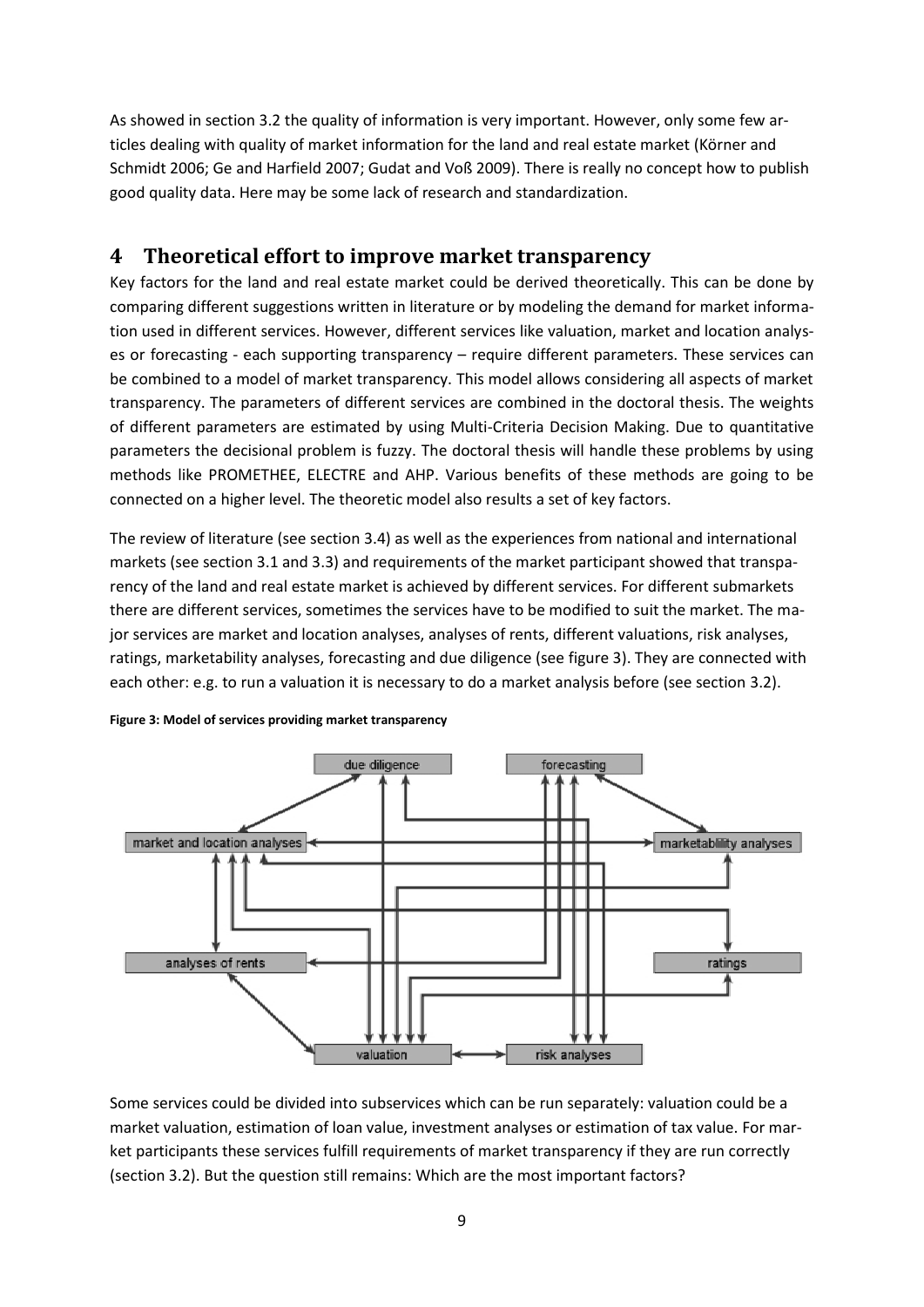#### **Figure 4: Different subservices for valuation**



For every service there are advices of their usage. In Germany, there is a legal framework for market and lending valuation. It describes which parameters to use. For other services there are state of the art standards given in specific literature. Literature point factors out which are necessary for various factual submarket. Often there is very specialist information, e.g. forecasting for office market (Bönner 2009; Wernecke 2004) or valuation (Kleiber 2010). But as also showed before, market transparency is not limited on a special service. By way of examples, there is a model of parameters that are necessary forecasting. Forecasting models include information about change of stock, regional employment, vacancy rates, rents and cap rates (Füss 2007; Subroweit 2007; Subroweit 2008). For other services it's quite similar. To regard the complete land and real estate market is quite complex so a model is required. A model is a partial abstraction of the real world.

So as a first result, parameters effecting different services or subservices have been selected. Besides, there is a hierarchy of subservices and services leading to market transparency. As a matter of fact, the problem is similar to those in operation researchs. The question of the research project: Which are the key factors to describe a land and real estate market could be transformed directly into an economic problem. Economic problems could be solved by using decision making techniques.

This decisional problem deals with different alternatives, parameter or services. At the beginning, all alternatives are equal: Every parameter could be the most important for the service and every service could be the most important one. The problem is sort of a ranking. The alternatives can be derived directly from the model above. To rank the alternatives criteria regarding the aim of decision are necessary. It has to be clarified what is important. Of course, all parameters are necessary to do the services but there are some that are more important: Are statistically correct parameters important? Or are easy to handle parameters are important. All aims have to be regarded, so different criteria are necessary. Some criteria are conflicting; others are independent in their meaning. It is a typical question for multi-criteria decision making.

To combine alternatives and criteria in multi-criteria decision making various techniques could be used. There are some for strict problems like the multi-attributive utility theory (MAUT) and the analytic hierarchy process and others for a fuzzier or more uncertain environment like PROMETHEE and ELECTRE. The MAUT fails if there are attributes with a qualitative meaning. PROMETHEE and ELECTRE are perfect for fuzzy problems with a limited number of alternatives, but got problems in hierarchical decisional problems. However, the AHP has advantages in estimating weights in a hierarchical structure, but disadvantages in modeling preferences. In the doctoral thesis PROMETHEE and AHP should be combined to rank parameter of different services in a complex system and emphasize key factors for the land and real estate market.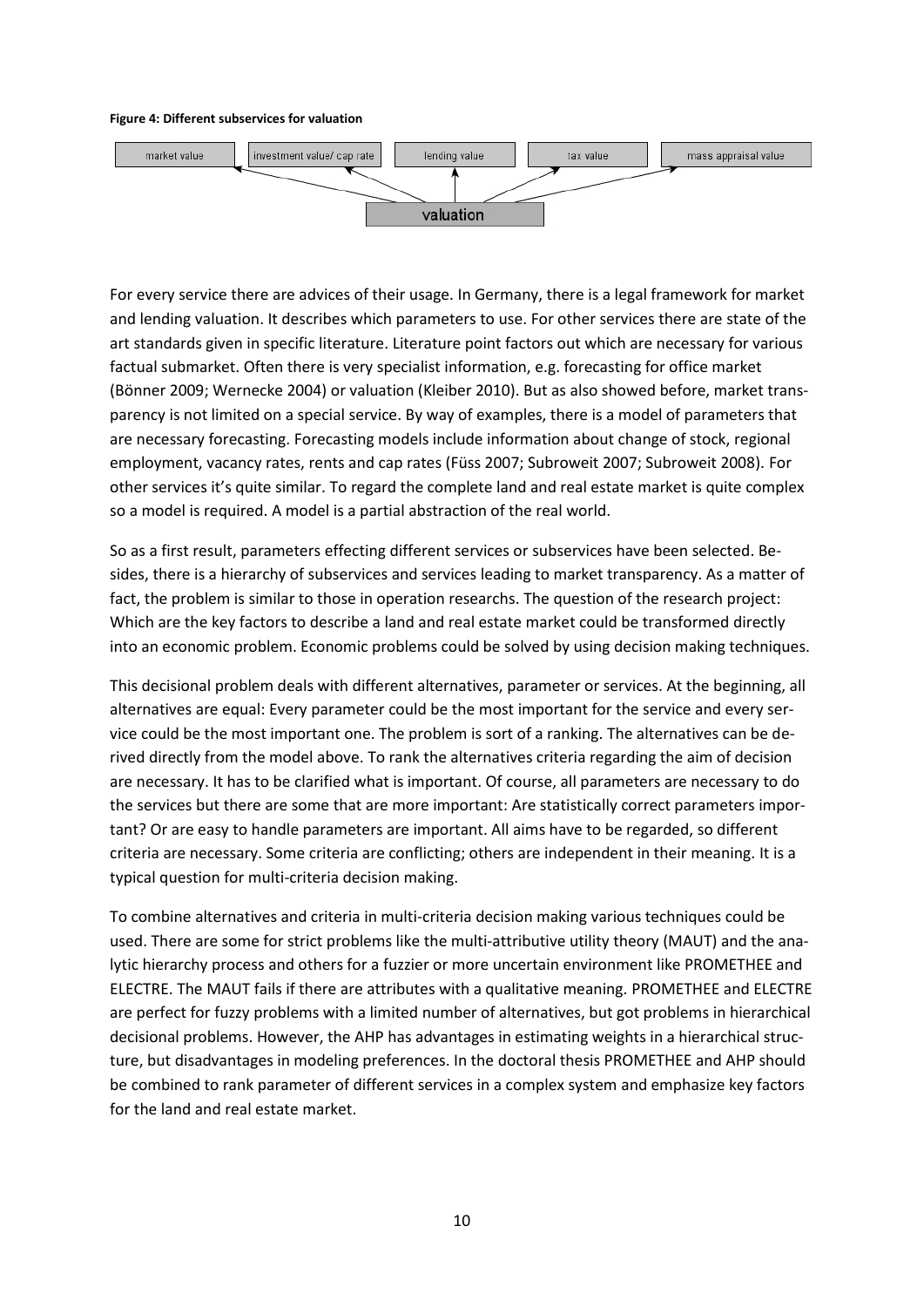### **5 Conslusion**

#### **5.1 Combination of empiric and theoretic way**

The key factors derived in the empirical efforts are going to be tested practically. The results of the doctoral thesis are going to be compared with the results of the empirical study and the statements of market participants named in the empirical study. So the empirical research is validated directly on the real world while the theoretical model is validated directly on results of the empirical effort and indirectly on the real world. Although the research is located in Germany, ideas and results could be transferred into other countries.

#### **5.2 Timetable**

The research of the empirical efforts started in 2007. The information published in Germany and the six countries have been collected and analyzed yet. The pre-test for the survey had also been done. The survey itself will not be done, because of the results of the pre-test. The results for the empirical efforts are derived. In 2010, the validation of the derived model started in the city of Brunswick (250.000 inhabitants) in lower Saxony. The validation is not finished yet, but as a result could be mentioned, that it is complicated to get data to fulfill key factors that have been derived. The major problem is the quality of information and the accessibility of data. The validation will be finished in summer 2011. The report covering the analyses of empirical information discussed in sectio[n 3](#page-3-1) will be released in the autumn of 2011.

As mentioned before the land and real estate market could also be divided into different services performed by the market participants to create market transparency. The theoretical efforts discussed in section [4](#page-8-0) are covered in the doctoral thesis. The doctoral thesis also got some preliminary results, but the analyses are still going on. One major aspect is the estimation of criteria. The doctoral thesis is going to be released in 2012. The doctoral thesis will refer on the research report to evaluate the theoretic results.

### **6 References**

Bönner, A. (2009), *Forecasting models for the German office market,* Gabler. Available from: http://www.gbv.de/dms/zbw/590287915.pdf (accessed 04 April 2011).

Füss, R. (2007), "Die Prognose von Immobilienpreisen mit Hilfe von ARIMA-Modellen. Eine vergleichende Studie für den britischen und den US-amerikanischen Gewerbeimmobilienmarkt", *Zeitschrift für Immobilienökonomie*, no. 1, pp. 21–41.

Ge, J. X., Harfield, T. (2007), *The Quality of Data and Data Availability for Property Research*. Available from: http://www.prres.net/papers/Ge\_Quality\_%20Data.pdf (accessed 04 April 2011).

Gudat, R. (2010), *Collections of Property Market Data for the Valuation Process*. *A German Approach in an International Context,* Sydney. Available from: http://www.fig.net/pub/fig2010/papers/ts07f%5Cts07f\_gudat\_4029.pdf (accessed 04 April 2011).

Gudat, R., Voß, W. (2009), "Transparenz am Grundstücks- und Immobilienmarkt. amtliche und gewerbliche Marktinformationen", *Flächenmanagement und Bodenordnung - Zeitschrift für Liegen-*

*schaftswesen, Planung und Vermessung*, no. 1, pp. 19–33. Henrichsmeyer, W., Gans, O., Evers, I. (1993), *Einführung in die Volkswirtschaftslehre,* Ulmer, Stuttgart.